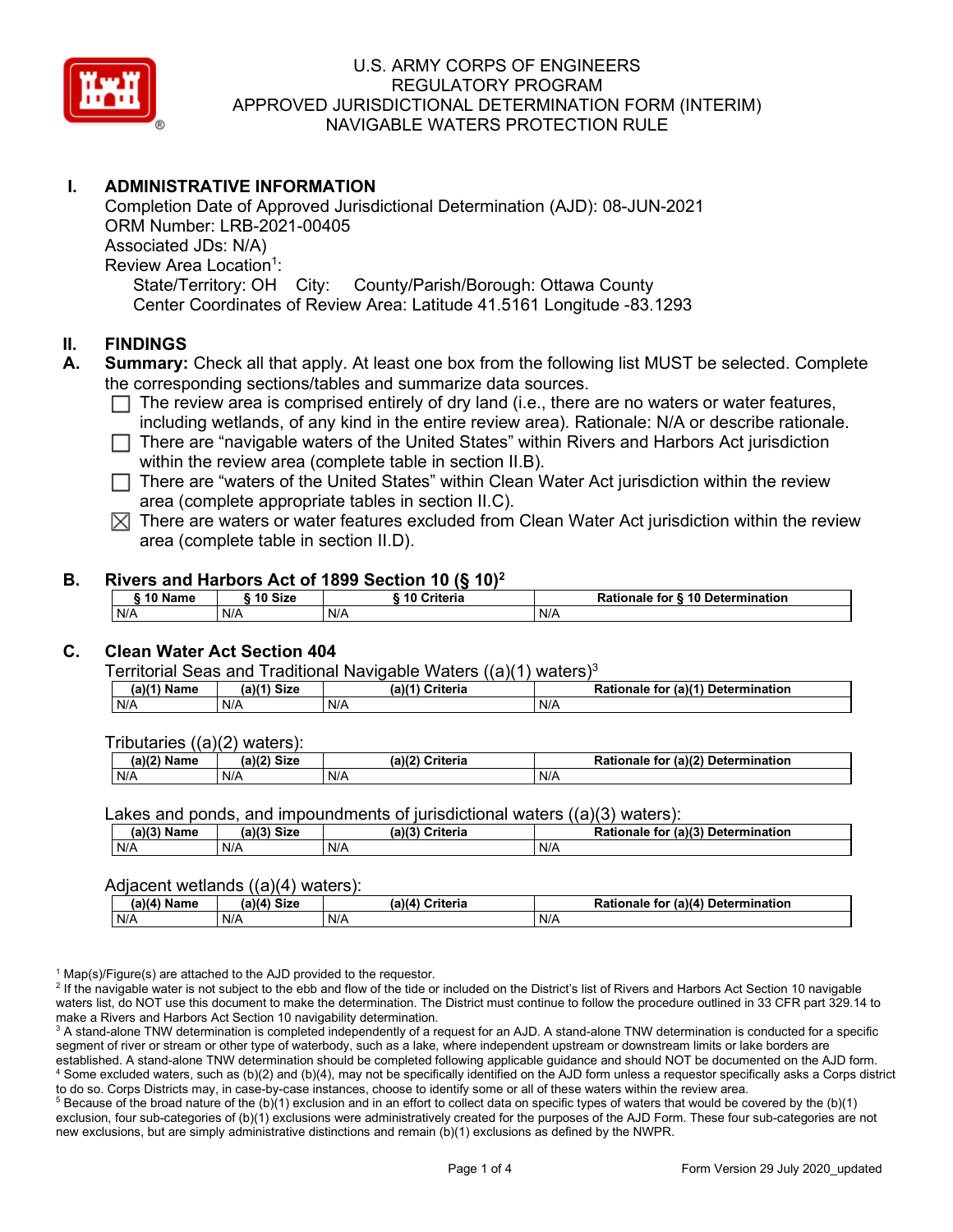

# **D. Excluded Waters or Features**

Excluded waters  $((b)(1) - (b)(12))^4$ :

| Wetland 1<br>$0.3$ acres<br>(b)(1) Non-adjacent wetland<br>Wetland 1 is located in a residential subdivision<br>approximate 2,700 feet north of the Portage River an<br>$(a)(1)$ water which is the nearest $(a)(1-2)$ water.<br>Wetland 1 is bordered to the north by an agricultural<br>area, a residential residence to the east, Plantation<br>Drive to the south and a utility corridor and woodlot to<br>the west. An earthen man-made berm separates<br>Wetland 1 from the agricultural area to the north and<br>There are no mapped tributaries and no visible<br>tributaries in the vicinity of the wetland to any $(a)(2)$<br>waters. The Web Soil Survey<br>e.htm) reports the soils in the area of Wetland 1 are<br>Toledo silty clay, 0 to 1 percent slopes (To) and<br>Nappanee silty clay loam, 0 to 3 percent slopes (NpA)<br>both which have a flood frequency rating of "none".<br>it is not separated from an $(a)(1)$ or $(a)(2)$ water by a<br>natural berm nor is it separated by an artificial barrier<br>with a direct hydrologic connection. There are no<br>apparent connections between Wetland 1 and the | <b>Exclusion Name</b> | <b>Exclusion Size</b> | Exclusion <sup>5</sup> | <b>Rationale for Exclusion Determination</b>                                                                                                                             |
|--------------------------------------------------------------------------------------------------------------------------------------------------------------------------------------------------------------------------------------------------------------------------------------------------------------------------------------------------------------------------------------------------------------------------------------------------------------------------------------------------------------------------------------------------------------------------------------------------------------------------------------------------------------------------------------------------------------------------------------------------------------------------------------------------------------------------------------------------------------------------------------------------------------------------------------------------------------------------------------------------------------------------------------------------------------------------------------------------------------------------------------|-----------------------|-----------------------|------------------------|--------------------------------------------------------------------------------------------------------------------------------------------------------------------------|
| Portage River on any of the reviewed aerial<br>photographs. It has been determined the wetland is a                                                                                                                                                                                                                                                                                                                                                                                                                                                                                                                                                                                                                                                                                                                                                                                                                                                                                                                                                                                                                                  |                       |                       |                        | the wetland extends into the utility corridor to the west.<br>(https://websoilsurvey.sc.egov.usda.gov/App/HomePag<br>Wetland 1 is an excluded water under the 2020 NWPR. |

# **III. SUPPORTING INFORMATION**

- **A. Select/enter all resources** that were used to aid in this determination and attach data/maps to this document and/or references/citations in the administrative record, as appropriate.
	- **\_\_\_** Information submitted by, or on behalf of, the applicant/consultant: *Title(s) and date(s).* This information *(is/is not/is and is not)* sufficient for purposes of this AJD. Rationale: *N/A or describe rationale for insufficiency (including partial insufficiency).*
	-
	- **X** Data sheets prepared by the Corps: *Ontko Plots 1 and 2 – May 20, 2021.* **X** Photographs: *ConnectExplorer – 2021 MAR 30, 2018 MAY 8, 2016 and 2014 APR 26; Google Earth – 2015 OCT 25, 2012 MAY 18, 2009 JUN 4, and 2006 APR 28; and Site Photos 20 MAY 2021*
	- **X** Corps Site visit(s) conducted on: *2021 MAY 20* **\_\_\_** Previous Jurisdictional Determinations (AJDs or PJDs): *ORM Number(s) and date(s).*
	- **\_\_\_** Antecedent Precipitation Tool: *provide detailed discussion in Section III.B.*
	- **X** USDA NRCS Soil Survey: *NRCS WebSoil 17 MAY 2021*
	- **X** USFWS NWI maps: *17 MAY 2021 – PFO1Ad – Palustrine Forested Broad-Leaved Deciduous Temporary Flooded Partially Drained/Ditched*

 $1$  Map(s)/Figure(s) are attached to the AJD provided to the requestor.

<sup>&</sup>lt;sup>2</sup> If the navigable water is not subject to the ebb and flow of the tide or included on the District's list of Rivers and Harbors Act Section 10 navigable waters list, do NOT use this document to make the determination. The District must continue to follow the procedure outlined in 33 CFR part 329.14 to make a Rivers and Harbors Act Section 10 navigability determination.

<sup>&</sup>lt;sup>3</sup> A stand-alone TNW determination is completed independently of a request for an AJD. A stand-alone TNW determination is conducted for a specific segment of river or stream or other type of waterbody, such as a lake, where independent upstream or downstream limits or lake borders are established. A stand-alone TNW determination should be completed following applicable guidance and should NOT be documented on the AJD form. <sup>4</sup> Some excluded waters, such as (b)(2) and (b)(4), may not be specifically identified on the AJD form unless a requestor specifically asks a Corps district to do so. Corps Districts may, in case-by-case instances, choose to identify some or all of these waters within the review area.

 $5$  Because of the broad nature of the (b)(1) exclusion and in an effort to collect data on specific types of waters that would be covered by the (b)(1) exclusion, four sub-categories of (b)(1) exclusions were administratively created for the purposes of the AJD Form. These four sub-categories are not new exclusions, but are simply administrative distinctions and remain (b)(1) exclusions as defined by the NWPR.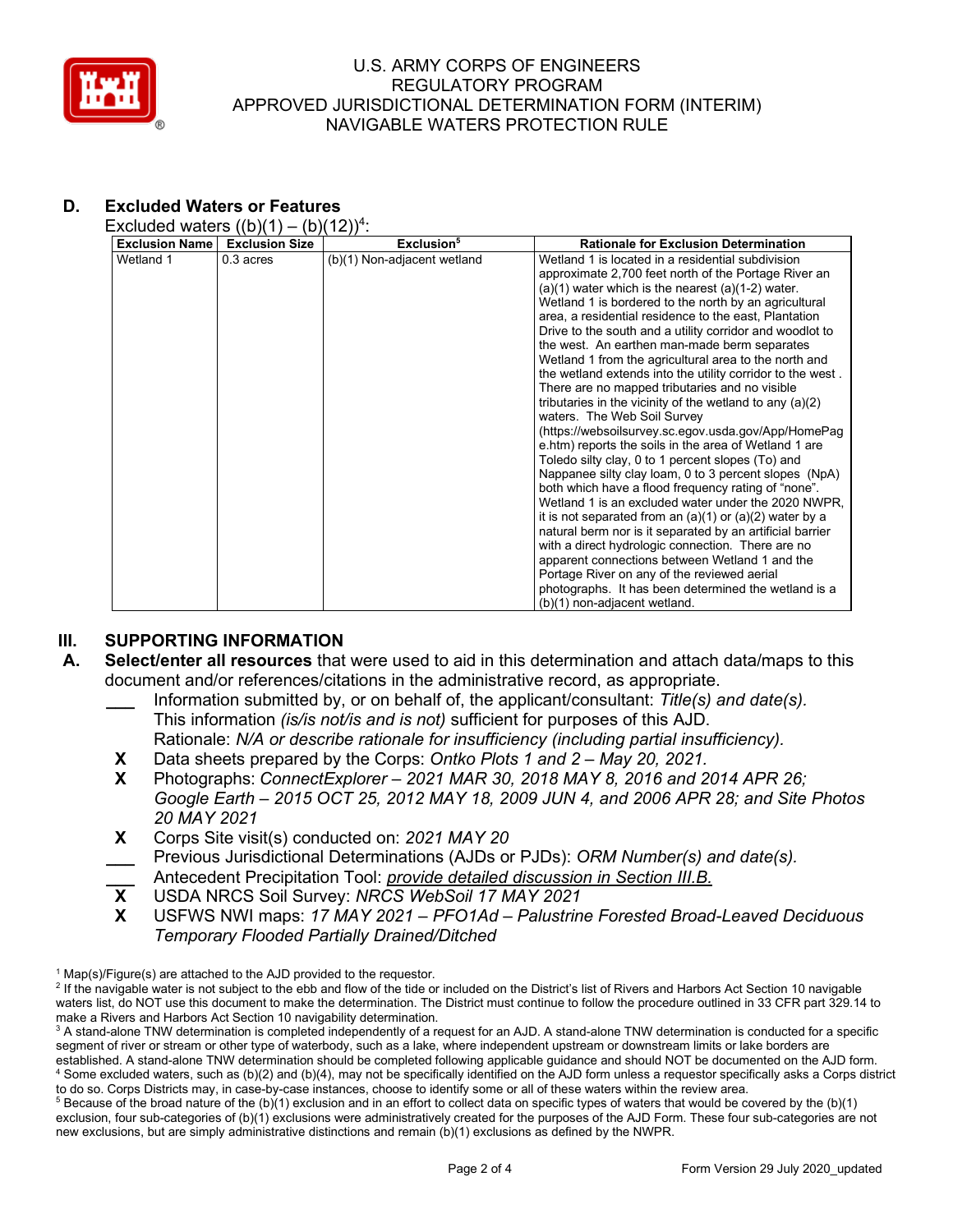

# **X** USGS topographic maps: *Oak Harbor – 1900 (1 to 62500), 1953, 1967 and 2013 (1 to 62500)*

| Data Source (select)       | Name and/or date and other relevant information |
|----------------------------|-------------------------------------------------|
| <b>USGS Sources</b>        | N/A.                                            |
| <b>USDA Sources</b>        | N/A.                                            |
| <b>NOAA Sources</b>        | N/A.                                            |
| <b>USACE Sources</b>       | $N/A$ .                                         |
| State/Local/Tribal Sources | N/A.                                            |
| Other Sources              | $N/A$ .                                         |

### **Other data sources used to aid in this determination:**

**Typical year assessment(s):** The APT evaluates normal precipitation conditions based on the three 30-day periods preceding the observation date. For each period, a weighted condition value is assigned by determining whether the 30-day precipitation total falls within, above, or below the 70th and 30th percentiles for totals from the same date range over the preceding 30 years. The APT then makes a determination of "normal," "wetter than normal," or "drier than normal" based on the condition value sum. The APT also displays results generated via the Palmer Drought Severity Index (PDSI) and the University of Delaware WebWIMP.

#### Inputs/Data Sources

Weather Stations: Elmore 5 E, Fremont AG STN, Fremont, Ottawa NWR, Port Clinton 6.8 W, and Putin-Bay

| Latitude | Longitude  | Date       | <b>PDSI Value</b> | <b>PDSI Class</b> | Season | <b>ARC Score</b> | Antecedent |
|----------|------------|------------|-------------------|-------------------|--------|------------------|------------|
|          |            |            |                   |                   |        |                  | Precip     |
|          |            |            |                   |                   |        |                  | Condition  |
| 41.5161  | $-83.1293$ | 5/20/2021  | $-1.64$           | Mild              | Wet    | 9                | Drier than |
|          |            |            |                   | drought           | Season |                  | Normal     |
|          |            |            |                   | $(2021-04)$       |        |                  |            |
| 41.5161  | $-83.1293$ | 3/30/2021  | $-1.36$           | Mild              | Wet    | 8                | Drier than |
|          |            |            |                   | drought           | Season |                  | Normal     |
| 41.5161  | $-83.1293$ | 4/20/2016  | 1.84              | Mild              | Wet    | 16               | Wetter     |
|          |            |            |                   | wetness           | Season |                  | than       |
|          |            |            |                   |                   |        |                  | Normal     |
| 41.5161  | $-83.1293$ | 10/25/2015 | 2.04              | Moderate          | Wet    | 9                | Drier than |
|          |            |            |                   | wetness           | Season |                  | Normal     |
| 41.5161  | $-83.1293$ | 4/26/2014  | 3.49              | Severe            | Wet    | 11               | Normal     |
|          |            |            |                   | wetness           | Season |                  | Conditions |

 $1$  Map(s)/Figure(s) are attached to the AJD provided to the requestor.

<sup>2</sup> If the navigable water is not subject to the ebb and flow of the tide or included on the District's list of Rivers and Harbors Act Section 10 navigable waters list, do NOT use this document to make the determination. The District must continue to follow the procedure outlined in 33 CFR part 329.14 to make a Rivers and Harbors Act Section 10 navigability determination.

<sup>3</sup> A stand-alone TNW determination is completed independently of a request for an AJD. A stand-alone TNW determination is conducted for a specific segment of river or stream or other type of waterbody, such as a lake, where independent upstream or downstream limits or lake borders are established. A stand-alone TNW determination should be completed following applicable guidance and should NOT be documented on the AJD form. <sup>4</sup> Some excluded waters, such as (b)(2) and (b)(4), may not be specifically identified on the AJD form unless a requestor specifically asks a Corps district to do so. Corps Districts may, in case-by-case instances, choose to identify some or all of these waters within the review area.

 $5$  Because of the broad nature of the (b)(1) exclusion and in an effort to collect data on specific types of waters that would be covered by the (b)(1) exclusion, four sub-categories of (b)(1) exclusions were administratively created for the purposes of the AJD Form. These four sub-categories are not new exclusions, but are simply administrative distinctions and remain (b)(1) exclusions as defined by the NWPR.